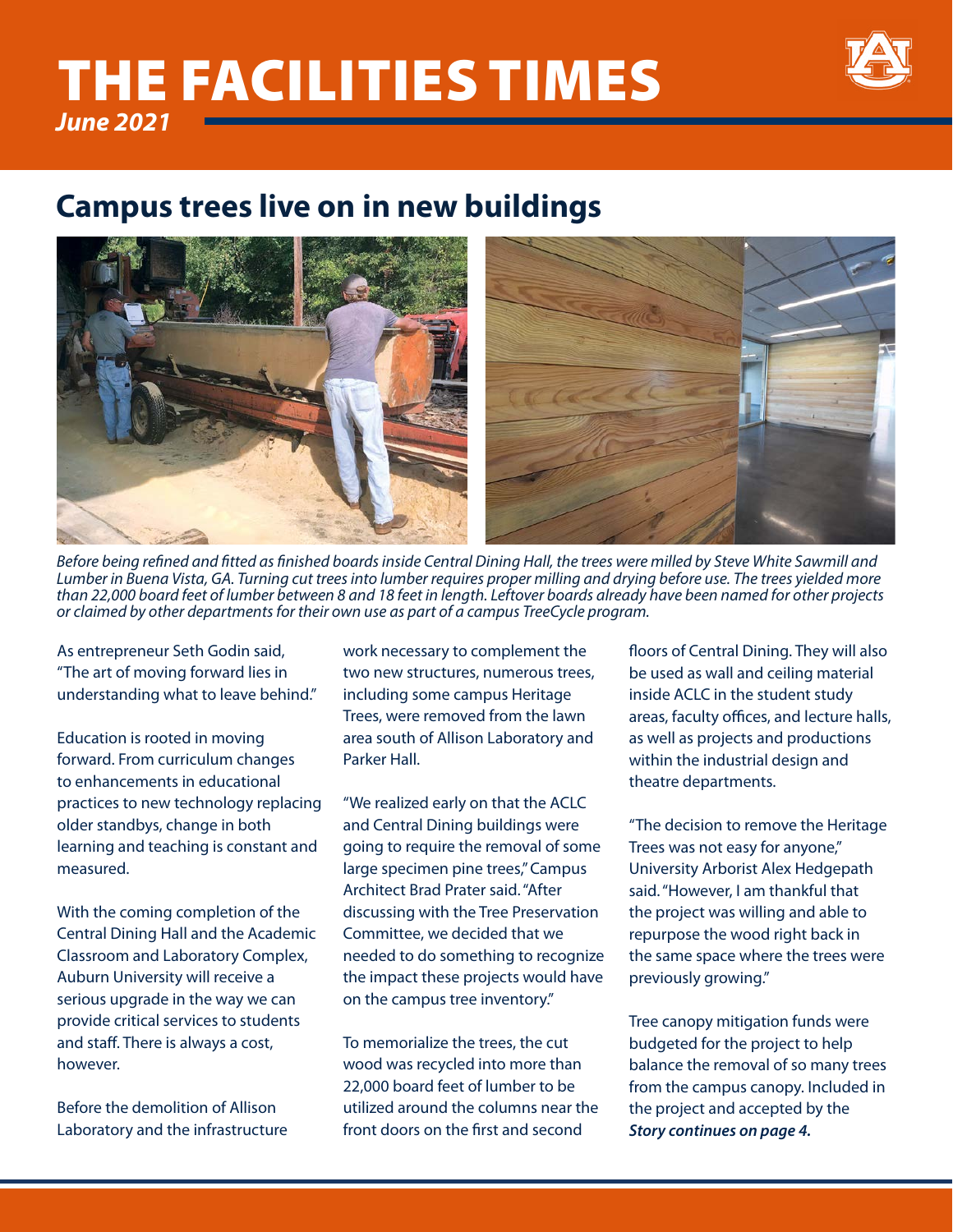#### General Announcements:

**Waste and Recycling Workers Week was June 14-18.** The Waste Reduction and Recycling team plays a vital role in keeping the campus clean and green, and we thank all waste and recycling workers who work to keep neighborhoods and streets safe and clean, and for the hard work they do all year long. Consider ways to reduce, reuse and recycle things that would otherwise be thrown in the trash.

**Matthew Caypless** – promoted from Tech I, HVACR to Tech II, HVACR.

#### Congratulations:

**Clayton Robinson** – promoted from Electrician I to Electrician II.

Landscape Services employees for their promotions:

- **• Kevin Jones Landscape Tech I**
- **• Neil Lawson Landscape Tech I**
- **• Zack Wright Landscape Tech I**
- **• Todd Rogers Landscape Supervisor**

**Joey Catrett** for receiving the Maintenance Value Coin for Safety. Employees who received a cash award

for May 2021: **• Carolyn Brown**

- 
- **• Jaye Dennis**

#### **• Marietta Flakes**

- **• Laurie Hanson**
- **• Clay Howard**
- **• David Howell**
- **• Jessica Johnson • Jeffrey Kemp**
- **• Lucy Kriel**
- 
- **• Staci Taylor • John Vollor**
- **• Tyler Winchester**
- **• Scooter Wood**
- 

#### New Employees/Welcome

**Kyle Cordie** | Assistant Supervisor, Maintenance Zone, Zone 4 *| May 24*

**John Burke** | Groundskeeper I, Landscape Services *| May 24* **Chris Sullivan** | Groundskeeper II, Landscape Services *| May 24*

#### Facilities Training

#### **Contact for training sessions:**

*Kathleen Jones | ktj0004@auburn.edu | 334-844-9411 | Building 1, Room 1173D The training calendar can be found at https://aub.ie/trainingcalendar.*

#### Employment Opportunities **Maintenance**

• Tech I/II, HVACR, second Shift, PM Shop *(close date of June 23, 2021)*

#### **Campus Services**

• Custodian II, Custodial Services *(close date of June 24, 2021)*

#### **Planning, Design and Construction**

- Campus Architect III/IV/V *(no close date)*
- Interior Designer I/II/III *(close date of June 30, 2021)*

#### **Landscape Services**

• Groundskeeper I/II *(close date of June 25, 2021)*

#### **Facilities IT**

• Specialist IV/V/VI, Info Tech *(close date of June 22, 2021)*

#### *\*\*The close date for a posted position occasionally is extended. Check the dates at auemployment.com. \*\**

*For more information about, or to apply for, the jobs listed above, visit the Auburn University online employment site at auemployment.com.*

**These announcements are gathered by the Facilities Management Office of Employee Engagement. Submit announcements via email to Cynthia Baccus at** *geercyn@auburn.edu.*

> When stepping inside the automotive facilities building, a warm, bubbly and smiling presence will make you feel right at home.

Lucy Kriel is the only female automotive mechanic working for Facilities Management and she describes working with Facilities as wonderful, feeling right at home within the Auburn Family.

"I have a really good boss and coworkers that are very supportive," Kriel said. She began working at Facilities Management in September 2020.

Kriel's interest in becoming an auto mechanic was ignited after her father became sick. Her father was the family mechanic and when he fell ill, Kriel enrolled in automotive classes at Southern Union. Her passion for problem-solving and fixing things aligned seamlessly with an automotive mechanic career.

"I love to fix things," Kriel said. "Not getting dirty is probably my least favorite part." Kriel explained she takes extra caution when lifting heavy objects to make sure she does not get injured. "I have to be a little more cautious than the other guys, but really that's the only difference," Kriel said.

Her unyielding passion for problem solving and her co-workers are factors that make Kriel happy to come to work every day. "When I come to work it's like coming to a second home or family," she said. "I've got my brothers [co-workers] and I've got my dadfigure, it's really nice and everyone around here is so sweet."

Kriel emphasized her gratitude for working at Facilities Management because of the supportive environment fostered by employees. "I've never been in a work environment that was so friendly and so supportive," she said.

To all little girls who are aspiring to be automotive mechanics, Kriel urges them to go after their dreams.

"Don't let being a girl or being girly stop you from feeling like you can't do things or fix things," Kriel said. "Women are incredibly intelligent creatures and great problem solvers; nothing is out of our reach."

**Story and photo by: Elling Falconer**

## **Employee Communications** *from the Office of Employee Engagement*

## **Devall retires after 10 years with Facilities**





## **Facilities Feature — Lucy Kriel, Automotive Mechanic I**



### *Lucy Kriel*